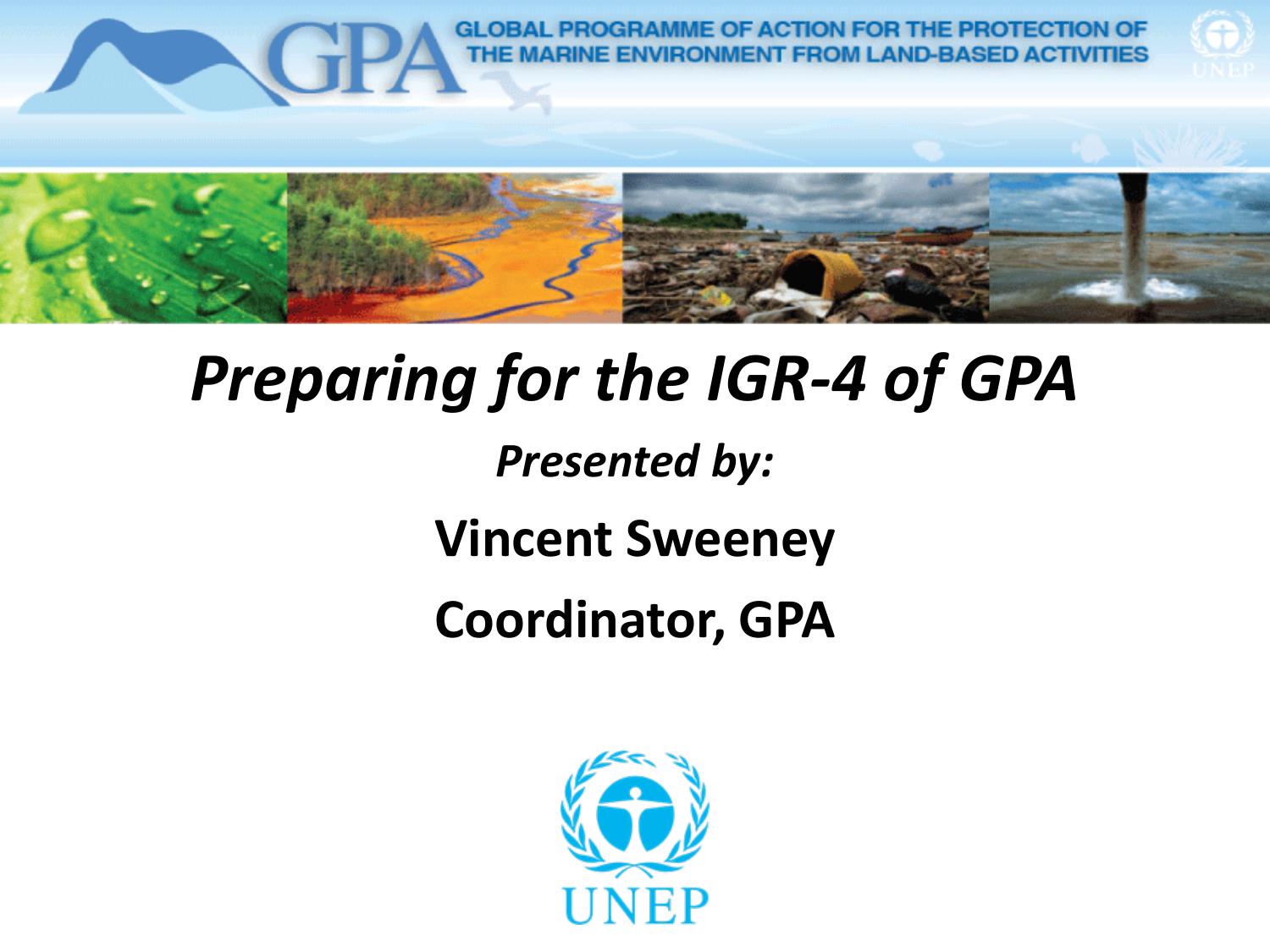

- Three Intergovernmental Reviews were held in Montreal (2001), Beijing (2006) & Manila (2012)
- The Manila Declaration requested the UNEP ED to convene the Fourth IGR in 2016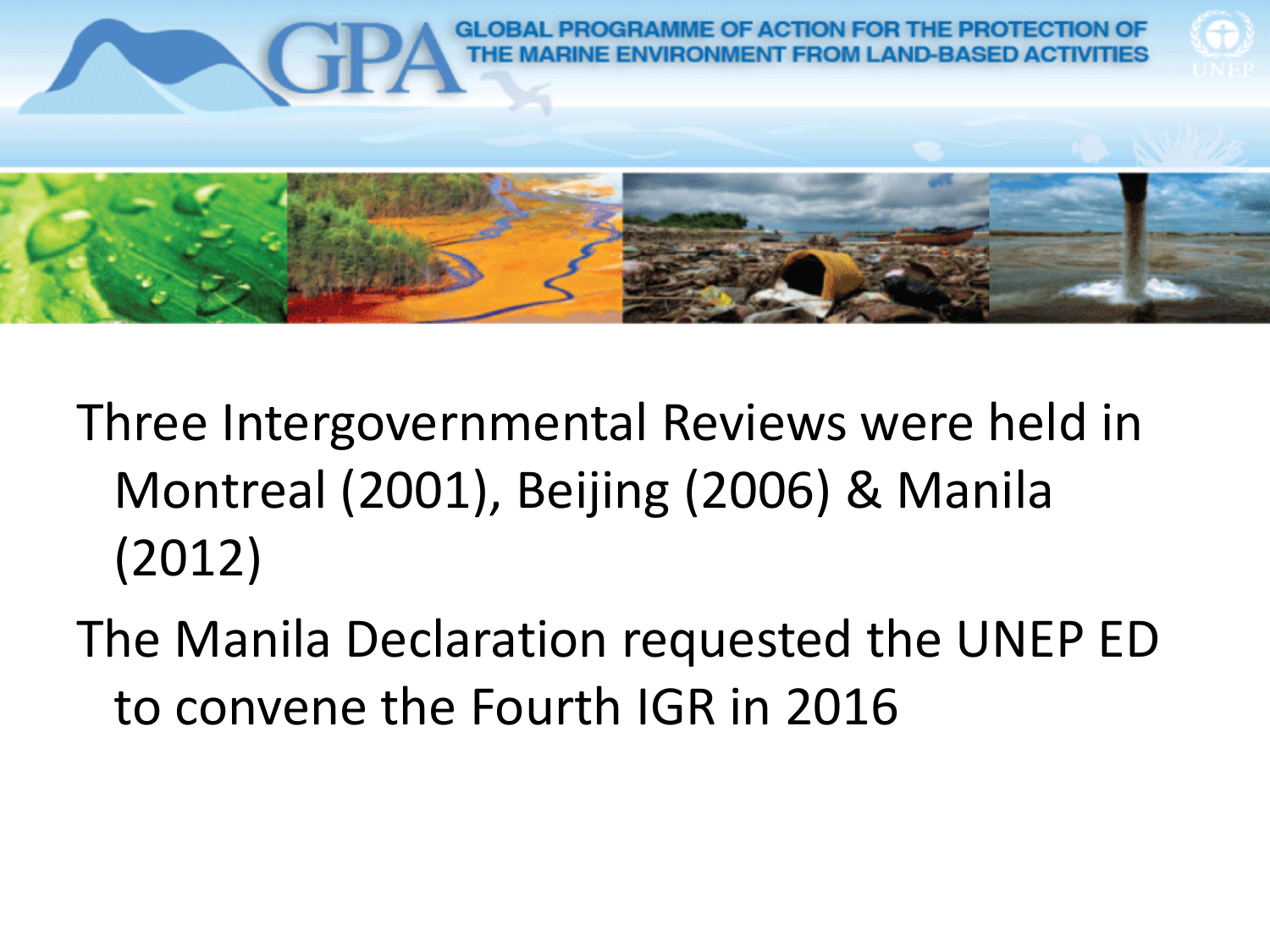

The Global and regional preparatory processes to consider for the IGR could include:

- Country consultations
- CoPs
- Other multi-lateral meetings (e.g. UNEA-2; GLOC-3)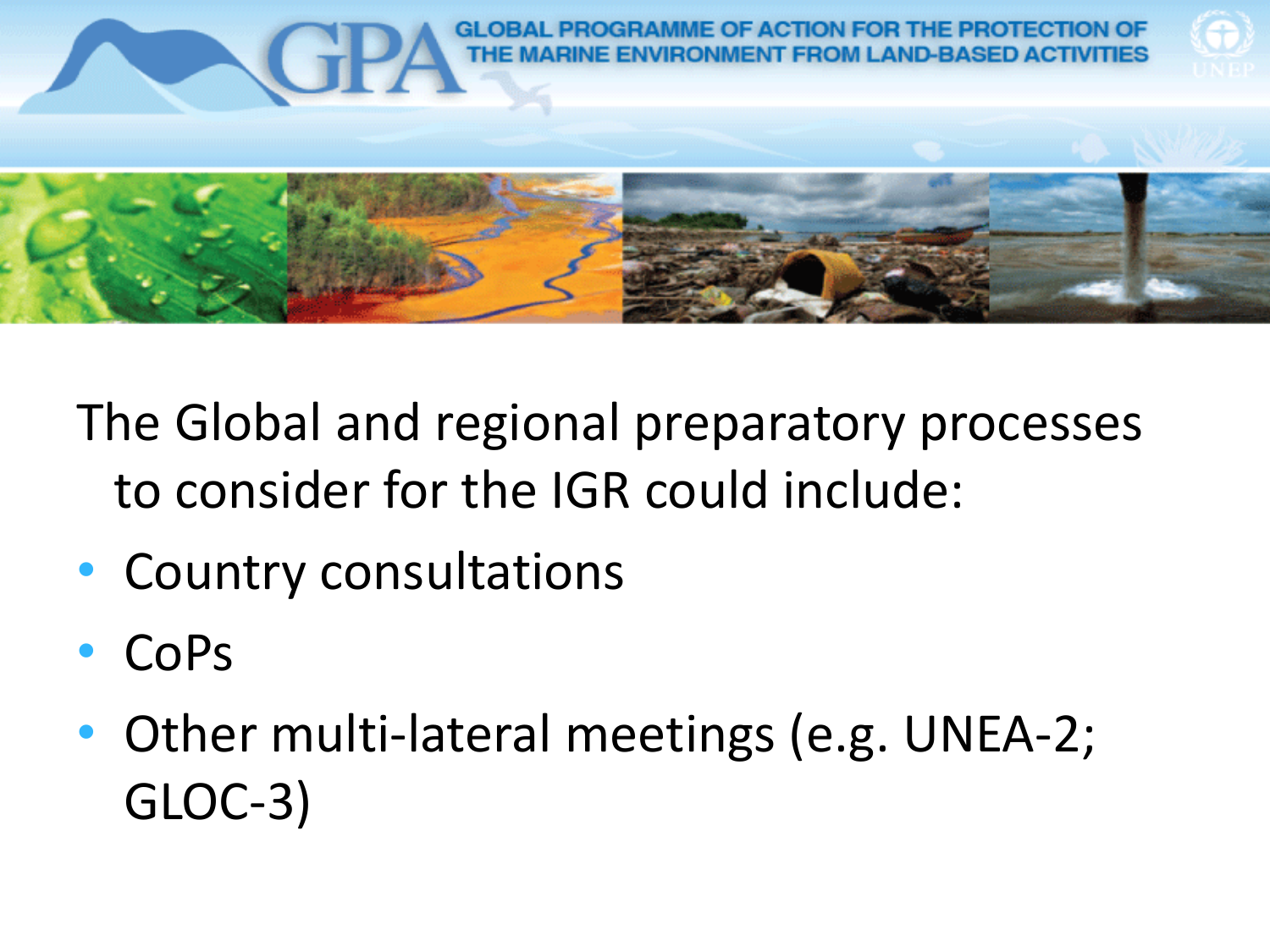

#### **20TH ANNIVERSARY CELEBRATION OF GPA**

The GPA will use a number of events spread around the world, and mechanisms to commemorate its anniversary and prepare for the IGR-4:

- Annual Regional Seas meeting, Istanbul , Oct 2015
- High-level GPA Anniversary meeting, Washington, DC, Nov 2015
- East Asian Seas Conference, Vietnam, Nov 2015
- UNEA-2, Kenya, May 2016
- Third Global Land-Ocean Connections Conference, Brazil? 2016/17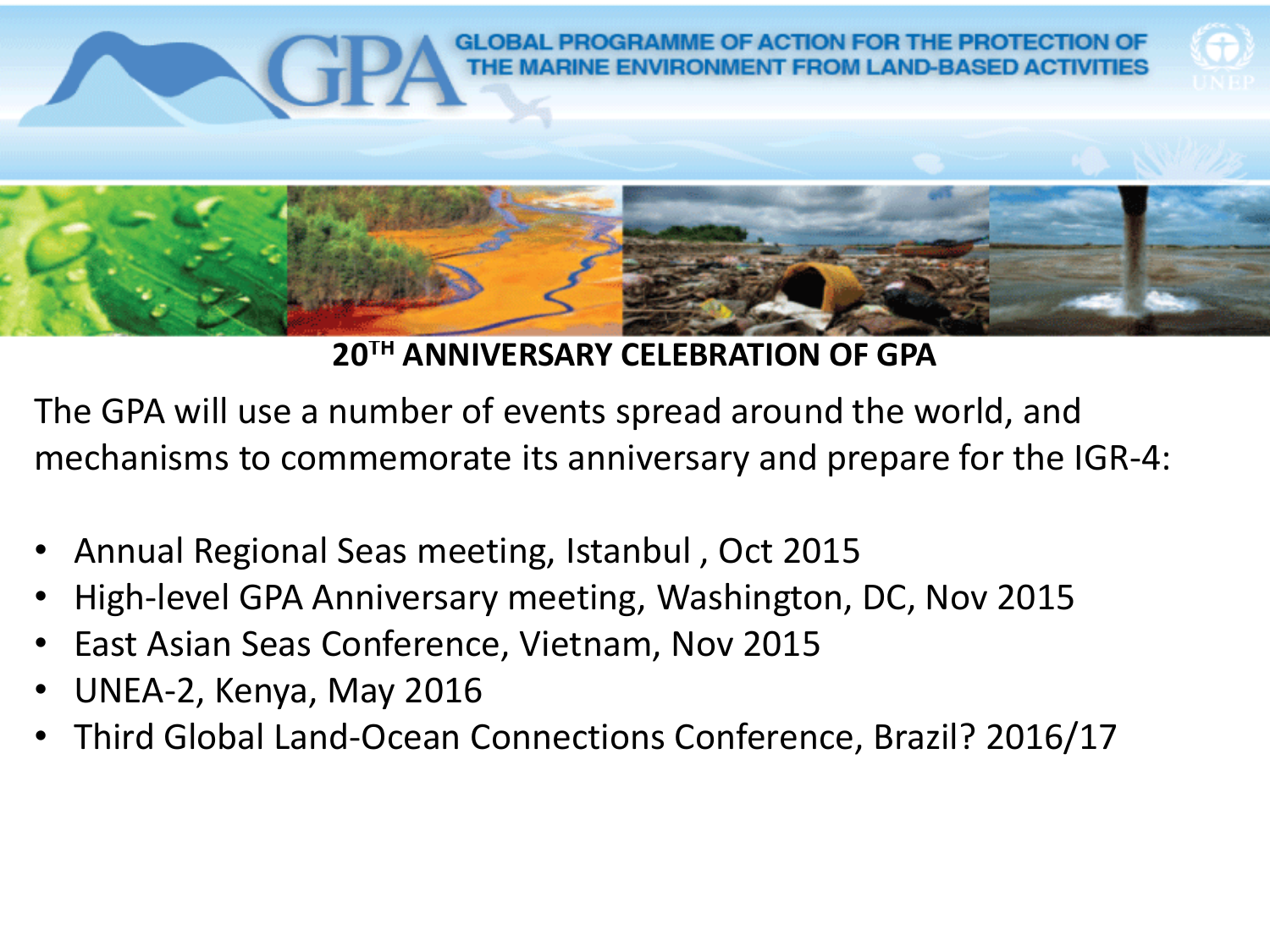

- **The GPA celebrates its 20th Anniversary in November, 2015. It will be kicking off the celebration with a High-level meeting in Washington, DC.**
- **Objective: Engage governments in order to gain political support for the GPA Intergovernmental Review (IGR-4) in late 2016 or 2017 and renew countries commitment to implement the GPA**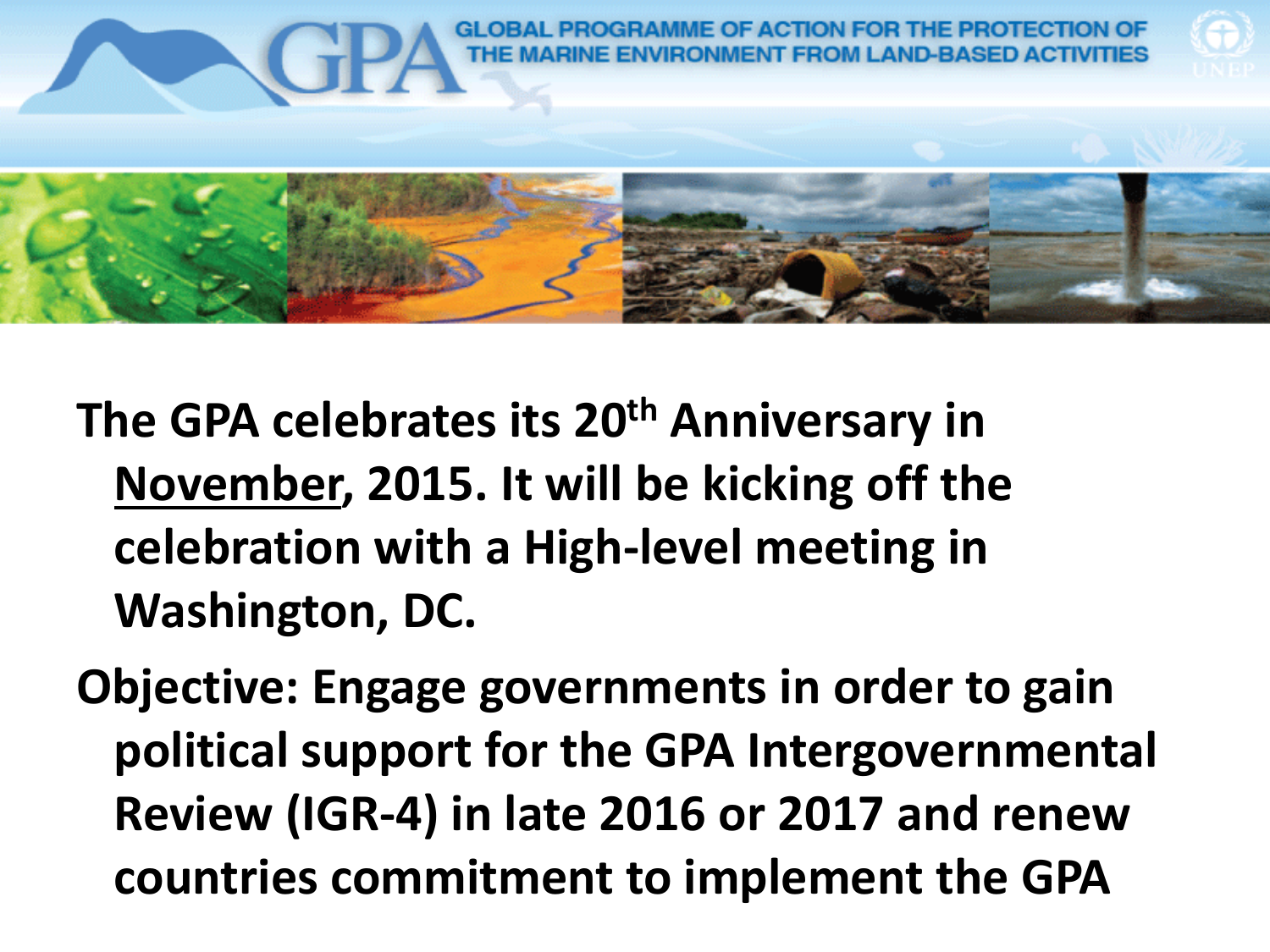

**20TH ANNIVERSARY CELEBRATION OF GPA**

Expected outcomes of the GPA anniversary celebrations:

- Priority issues of the GPA and their importance highlighted
- Governments more engaged in and committed to the work of the GPA
- Political support raised for the next Intergovernmental Review
- Increased support for the GPA within UNEP
- Awareness raised about the opportunities that the GPA represents as an intergovernmental platform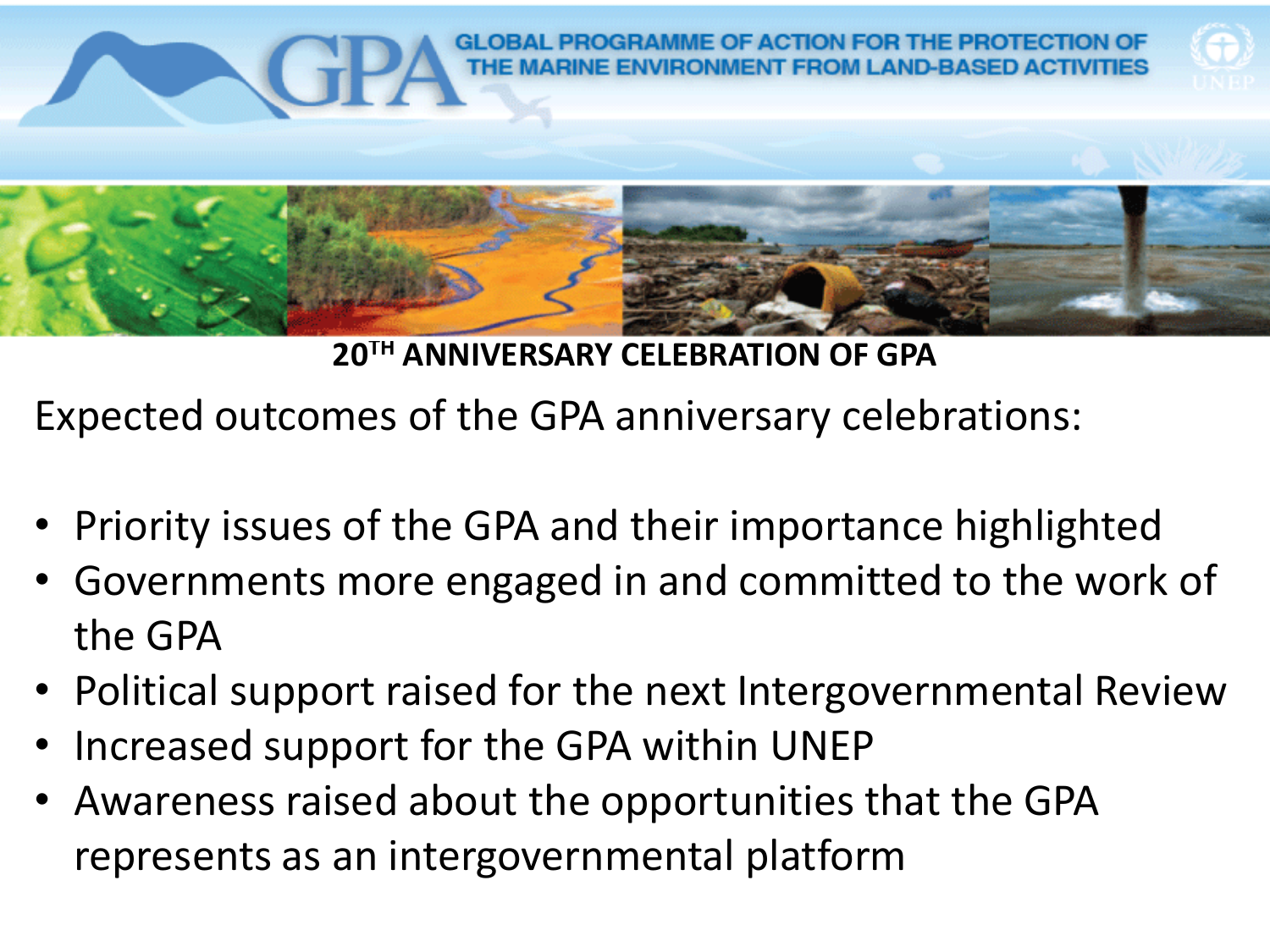

### **ADDITIONAL PREPARATORY EVENTS FOR IGR-4**

- East Asian Seas Conference, Vietnam, Nov 2015
- UNEA-2, Kenya, May 2016
- Third Global Land-Ocean Connections Conference, Brazil? 2016/17
- RSP IGMs & CoPs?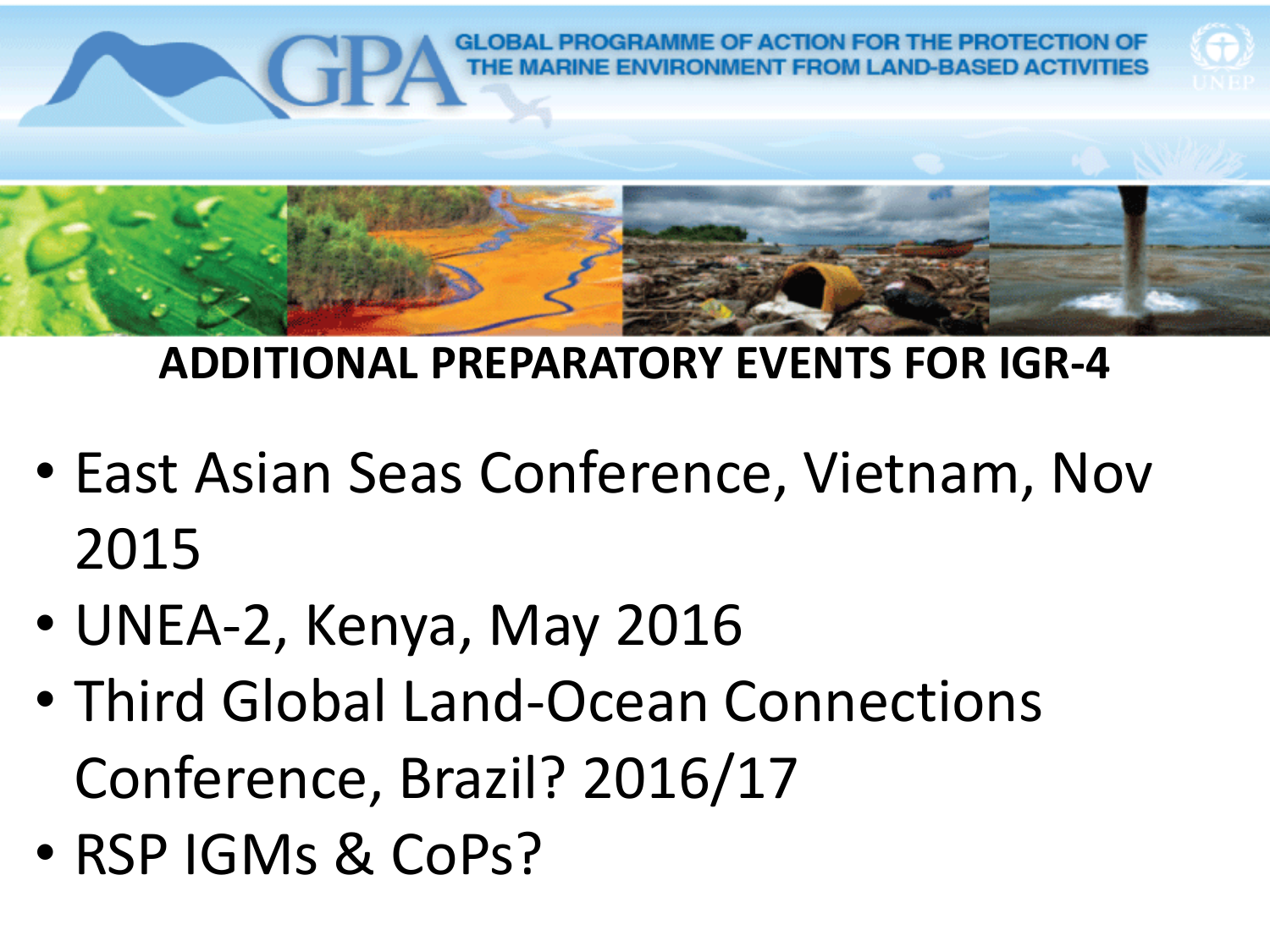

**GLOBAL PROGRAMME OF ACTION FOR THE PROTECTION OF** MENT FROM LAND-BASED ACTIVITIES





### **IGR-4 Format:**

- High-level segment
- **Workshops**
- Side events
- Partnership fora

### **Stakeholder mobilization:**

- **Governments**
- RSP
- **Major Groups**
- Global Partnership members (GPML; GPNM; GW2I)